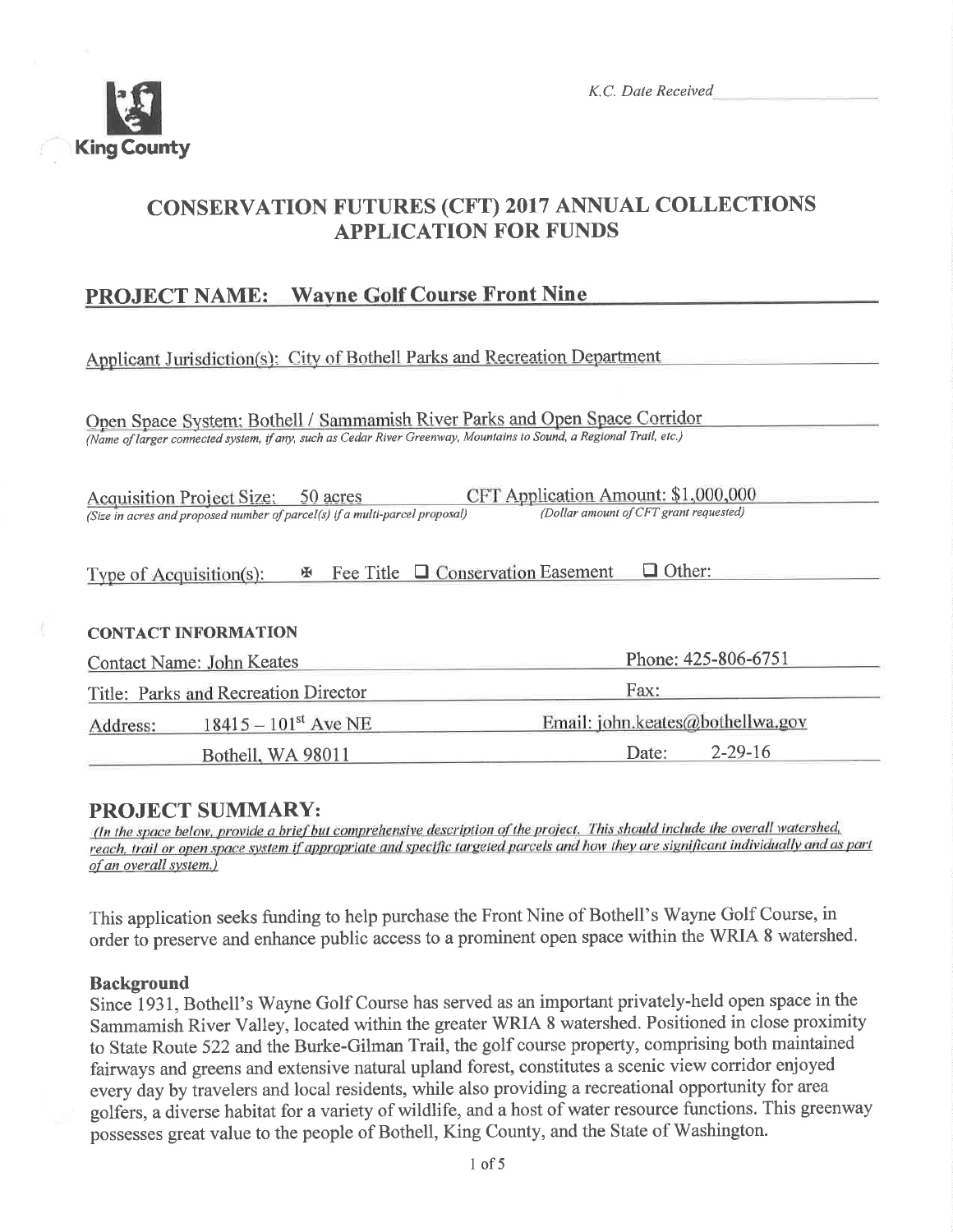In recognition of this value, the City of Bothell in 1996 purchased from the owners of the golf course a conservation easement and the development rights for 46 of the approximately 50 acres of the portion of the course located west of Waynita Way, known as the Front Nine. This 46 acres was named the Sammamish River Greenway. The remaining 4.1 acres of the Front Nine, comprising the clubhouse and adjacent area, were specifically excluded from the conservation easement by the golf course owners: the development rights to this area were not purchased.

This excluded Clubhouse Area is zoned single family: if redeveloped, the most likely use of the areas would be a single family subdivision of an estimated 15 detached single family homes or possibly multifamily homes with as many as 76 units. The Back Nine, comprising the portion of the golf course located east of Waynita Way, was not involved in the 1996 conservation easement discussions. This portion is also zoned single family.

In 2013, the golf course owners made known their desire to sell the Back Nine, and extended to the City the right of first opportunity to make an offer on the property. The City did not submit an offer. On January 28, 2015, the golf course owners notified the City of Bothell that they wished to sell the Front Nine of Wayne Golf Course, comprising the entire approximately 50 acres west of Waynita Way, including the Clubhouse Area. Sale of the property would not affect the conservation easement: the visual access afforded by the easement would remain, and no development could occur on that 46 acres. However, the conservation easement does not require continued operation of the golf course: were the coutse owners to sell the Front Nine, it is possible that another entity could run it, but it is also possible that the course would close, and the area revert to native (and non-native) vegetation if not deliberately maintained.

The 4.1-acre Clubhouse Area, excluded from the conservation easement, could be redeveloped by the current owners without selling it, most likely as a single family subdivision or multi-family housing, as stated above. 'Were the current owners to sell the four acres, either along with the other 46 acres comprising the Front Nine or by itself, the most likely development potential for the four acres would continue to be as a subdivision.

In response to the golf course owners' desire to sell the Front Nine, and seeing an opportunity to secure physical access in addition to visual access for the general public, the City of Bothell wishes to purchase the Front Nine, including the Clubhouse Area. The City does not have available resources to purchase the property and needs outside assistance. As a result the City is requesting funding from the State of Washington and Kin County Conservation Futures to preserve this important open space and provide more comprehensive access to the entire 50 acres.

In February 2016, the land conservation organization Forterra purchased the back nine at the Wayne Golf Course. Forterra will be purchasing the front nine in April 2016. Forterra intends to "hold" the property for a period of three years with the intent to sell the property to the City of Bothell. The clock has started ticking for the City to raise the funding for the acquisition of the golf course. The total acquisition cost could be upwards of 11 million dollars. The City of Bothell will be applying for <sup>a</sup> number of grant opportunities, including this CFT application. The City will be working with partners at OneBothell, King County and Forterra to complete the acquisition of all 89 acres.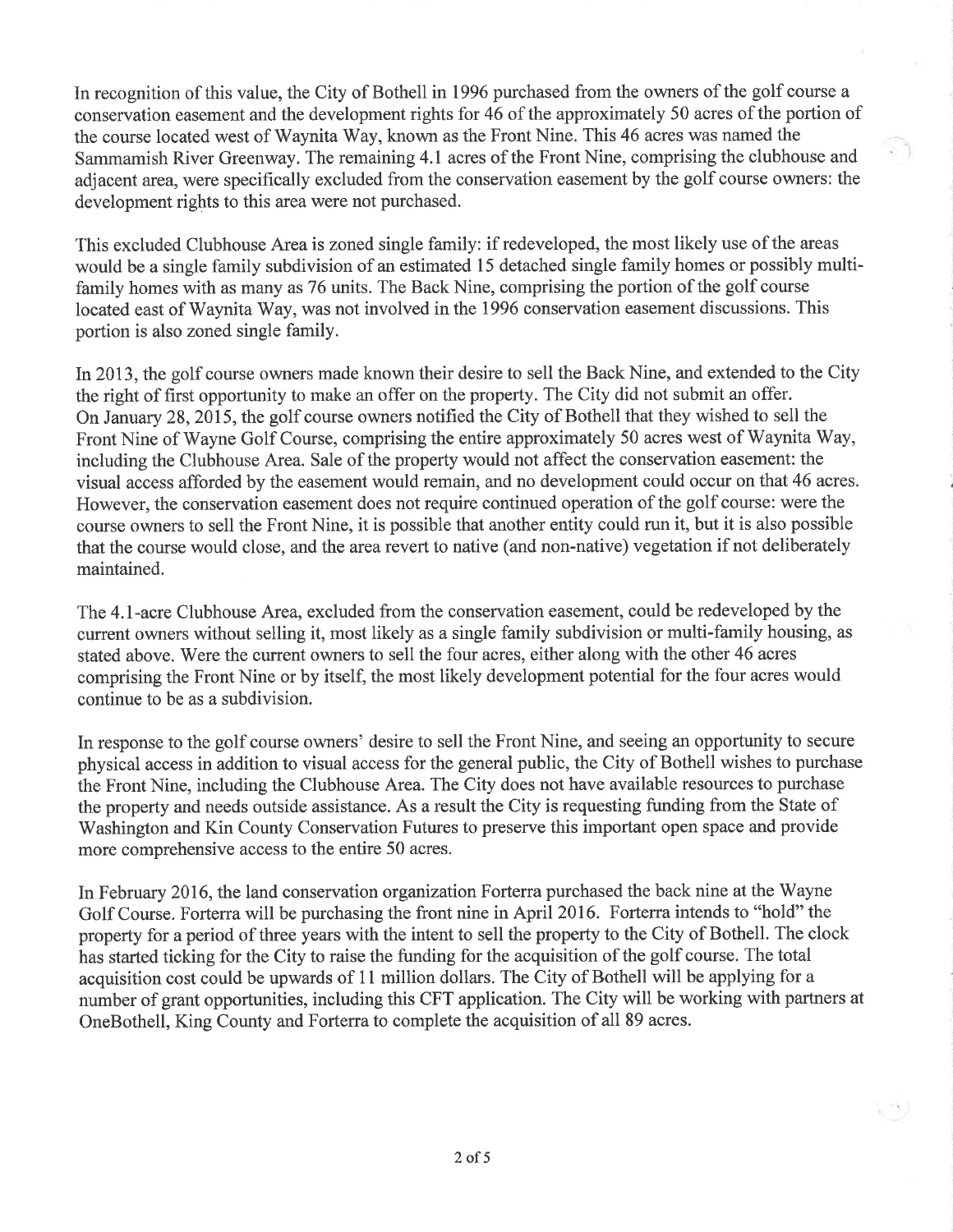### **1. OPEN SPACE RESOURCES**

Please review the attached evaluation criteria. For the **proposed acquisition parcel(s)**, please mark those criteria that apply and thoroughly, yet succinctly, describe in the space below how the proposed acquisition satisfies each marked criteria. Please clearly describe how these criteria might be met at a landscape level, and how they apply to individual parcels. If restoration is part of the plan, please briefly describe the current condition and the hoped for restored condition that is the goal of the acquisition.

- **EXA.** Wildlife habitat or rare plant reserve
- **EXECUTE:** Salmon habitat and aquatic resources
- **E C.** Scenic resources
- $\Phi$  D. Community separator
- $\Box$  E. Historic/cultural resources
- Urban passive-use natural area/greenbelt  $E$ F.
- $\mathbb{F}$  **G.** Park/open space or natural corridor addition
- **H.** Passive recreation opportunity/unmet needs

#### Wildlife habitat or rare plant reserve

This acquisition will expand the protected and functioning wildlife habitat system for beaver, red tail hawk, heron, and bald eagle (feeding area) as well as wild migratory waterfowl habitat.

#### Salmon habitat and aquatic resources

This project will provide additional protection for Chinook salmon, Lake Washington kokanee, and steelhead trout via the restoration of native plants throughout the site and particularly within buffers along the river. The project is identified as a Tier 1 priority project in the 2016 WRIA 8 Four Year Plan (# N340A).

#### **Scenic Resources**

By acquiring the Front Nine, one more parcel of land will be forever protected along the Sammamish River Corridor, providing a view of natural and scenic resources. This acquisition will provide for continued public access and recreational uses in addition to the protection of animal habitat and scenic views.

## Community Separator / Urban natural area / greenbelt

Since the Sammamish River flows through the southern half of the City of Bothell, it acts as a community separator, wildlife and trail corridor, and buffer to the wetlands that protect and interact with the urban environment. This parcel will become a portion of an already larger community buffer (90+ acres).

#### Park/open space or natural corridor

As depicted in the attached map, the acquisition of this parcel will be an addition to a larger open space area and natural corridor along the Sammamish River and the Burke-Gilman Trail. The majority of the parcel is already preserved from development via a conservation easement; however, 4.1 acres is currently excluded from the conservation easement and is therefore subject to development.

#### **Passive Recreation**

The proposed acquisition and usage of this parcel are supported in the City of Bothell Parks, Recreation & Open Space Action Program as well as a policy in the City's Comprehensive Plan. Although 46 acres of the property are protected from development by the conservation easement, if the developable 4.1 acres of the property is developed by a private party and, as a consequence the golf course is no longer operated as a publicly-accessible enterprise, the only required public access remaining will be visual.

In addition, there is no public access requirement related to the current conservation easement for the front nine. If the City assumes ownership, the public will be able to use the property as long as the property is owned and managed by the City of Bothell. The acquisition will also add a significant amount of parkland to the City's current inventory.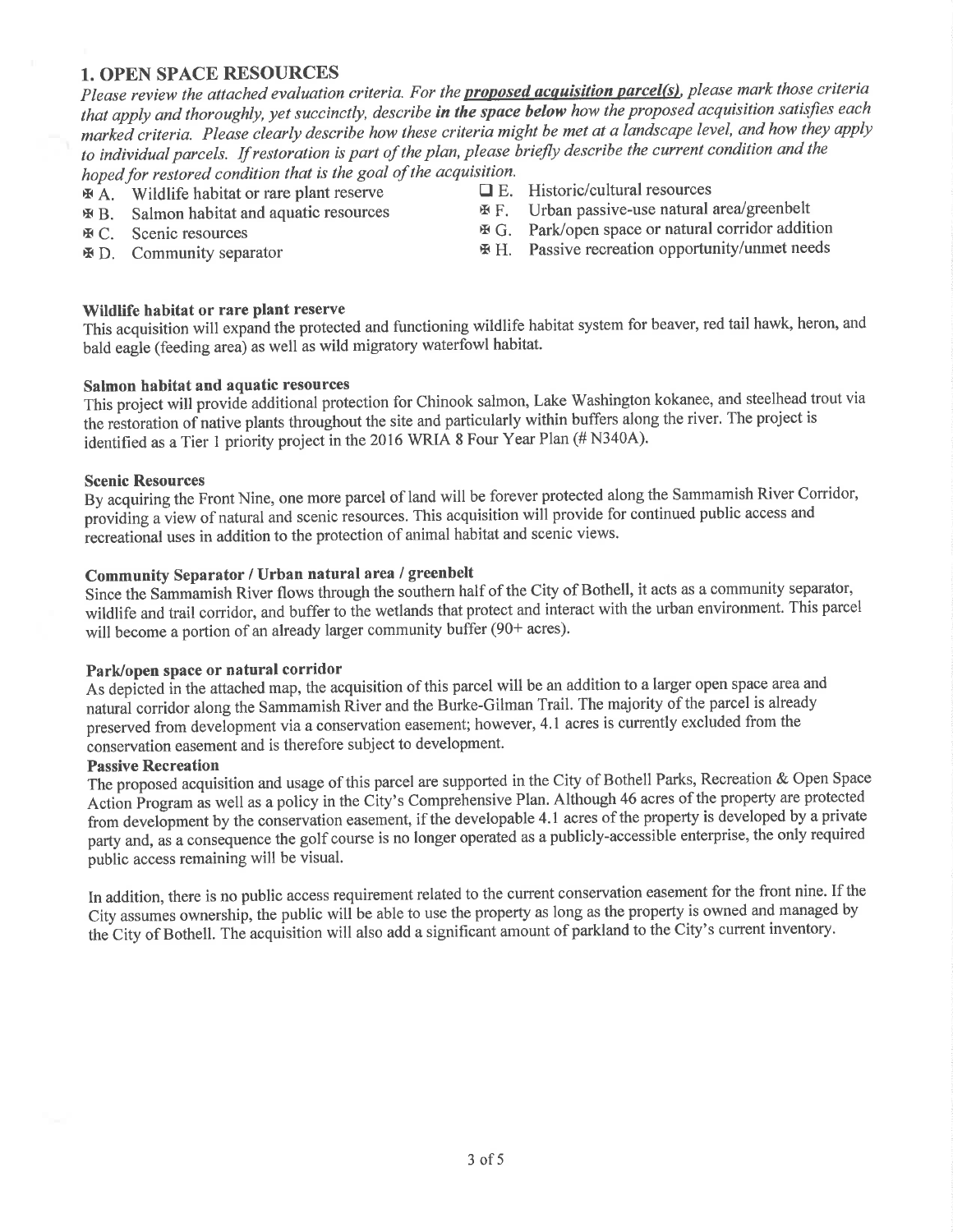## 2. ADDITIONAL FACTORS

For the proposed acquisition parcel(s), please mark all criteria that apply and thoroughly, yet succinctly, describe in the space below how the proposed acquisition satisfies each marked criteria.

i ay i

- **A.** Educational/interpretive opportunity
- xB. Threat ofloss ofopen space resources
- xc. Ownership complexity/willing seller(s)/ownership interest proposed
- **EX D.** Partnerships Describe any public or private partnerships that will enhance this project
- E. Is the property identified in an adopted park, open space, comprehensive, or community plan?
- $\Box$  F. Transferable Development Credits (TDC) participation

#### EducationaVinterpretative opportunity:

Bothell's Wayne Golf Course serves as a view conidor adjacent to the Burke-Gilman Trail and State Route 522, providing scenic value to the public and open space in forming a greenway adjacent to the Sammamish River. Public visual access is currently secured for 46 of the 50 acres. If the properfy were owned by the City, physical access would be added and for educational or interpretative uses could be incorporated. The site is large and easily accessed, providing opportunities for users of the Burke Gilman / Tolt Pipeline and Sammamish River Trail system as well as visitors arriving by automobiles or buses.

#### Threat of loss of open space resources

The previous owners of the property had submitted comprehensive plan amendment and rezone requests to significantly increase allowable density (from 15 single-family to 76 townhomes) on the 4.1-acre exclusion from the conservation easement. As mentioned previously, if the City cannot acquire the property Forterra could sell the property for development purposes.

#### Ownership complexity/willing seller(s)/ownership interest proposed

The owners (Forterra) have notified the City of their interest in selling the property. The City has willing and able partners in OneBothell and King County. Forterra has partnered by purchasing the property with the intent to sell to the City to conserve the land.

#### Partnerships - Describe any public or private partnerships that will enhance this project

There is strong community support to purchase the property. A community group named OneBothell (website: www.onebothell.org) formed with the focus of preserving this property. The City has received support of this project from District 1 Washington State Legislators as well as support from King County, OneBothell and Forterra. All the partners are committed to purchasing and preserving the properly.

#### Is the property identified in an adopted park, open space, comprehensive, or community plan?

The City of Bothell Parks, Recreation & Open Space Action Program adopted on January 24, 2014, references the importance of preserving open space throughout, including specific goals, policies and actions on pages 13,14, 15, 16 and 19. The Imagine Bothell... Comprehensive Plan was last updated December 7, 2010 and a major update is currently underway. The Comprehensive Plan also references open space throughout and includes specific goals and policies on pages LU-21, LU-22 and LU-29. The Wayne Golf Course Front Nine is not specifically mentioned in either document; however, acquisition of the Wayne Golf Course Back Nine is referenced in both documents.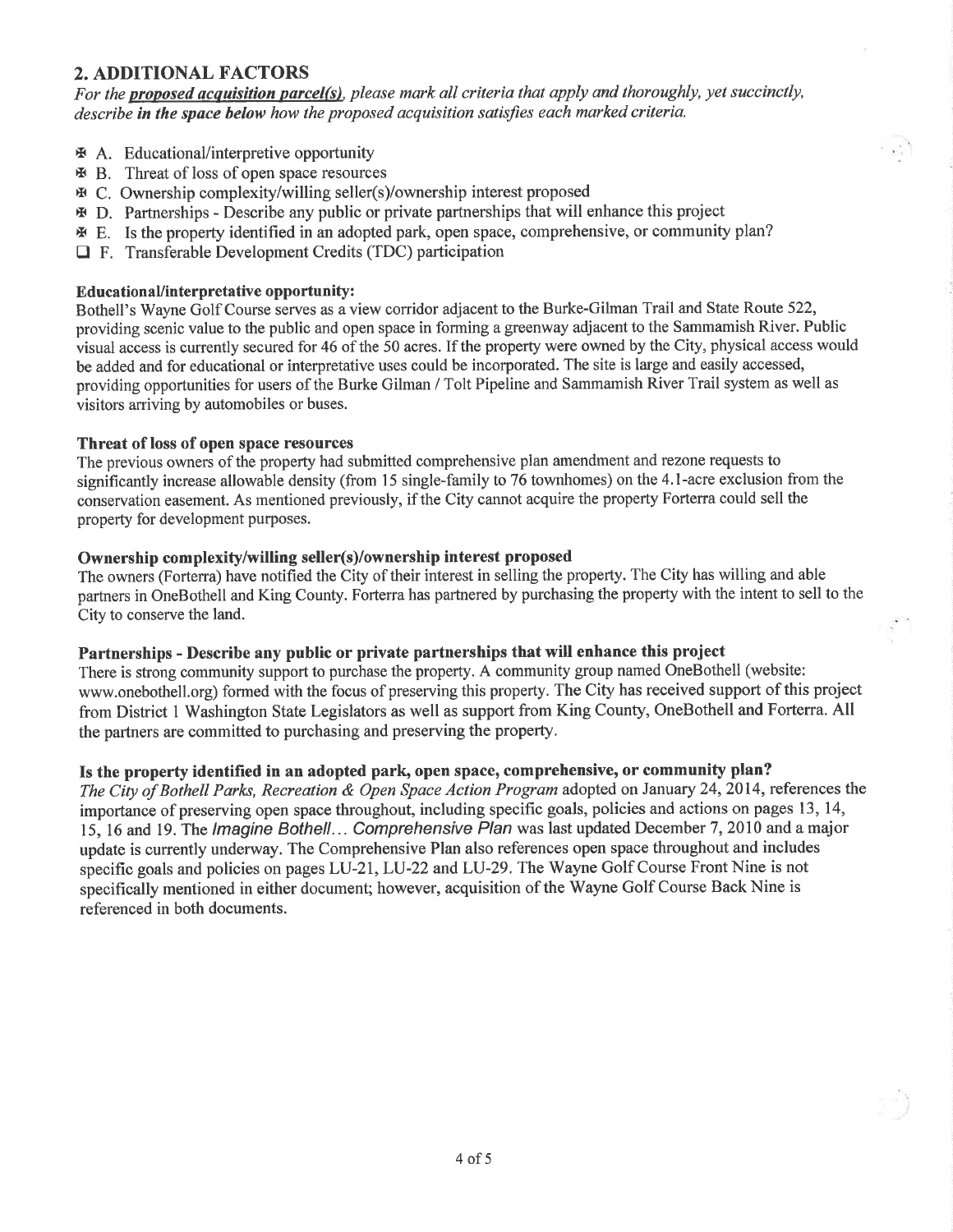## 3. STEWARDSHIP AND MAINTENANCE

How will the property be stewarded and maintained? Does the property lend itself to volunteer stewardship opportunities? How will ongoing stewardship and maintenance efforts befunded?

The City of Bothell currently owns over 270 acres of park and open space: of this, over 86 acres are developed parkland maintained by City staff. The current maintenance staff consist of one supervisor, one lead and six maintenance workers with additional seasonal staff. In 2015, the City of Bothell is formed a separate Parks & Recreation Department from divisions previously housed within the Public Works Department. The new Parks & Recreation Department Director has been pursuing revenue opportunities for expansion of the department. Maintenance would primarily be funded from the City budget and completed by City staff. But the Ciiy would also be interested in developing new partners to assist with this opportunity. For example, the City has successfully worked with the Friends of the North Creek Forest for a number of years. A parks and recreation based volunteer program has been established as well.

The Public Works Department also has staff dedicated to surface water system maintenance as well as preservation and restoration volunteer programs. This property lends itself well to volunteer stewardship õpportunities, including grant-funded restoration efforts, due to its location along the salmonid-bearing Sammamish River.

Basic maintenance efforfs will be funded by the City's General Fund. It is unknown what the impact will be until the property use and management is determined. The City has staff expertise to develop and implement a maintenance management program for any park, facility or open space area. Stewardship efforts will be funded primarily with grants.

## 4. PROJECT BUDGET

| $\Box$ TOTAL CFT APPLICATION AMOUNT <sup>a</sup> | CFT: \$1,000,000 |
|--------------------------------------------------|------------------|
| $\parallel$ 2) TOTAL PEL APPLICATION AMOUNT $^b$ | PEL:             |

<sup>a</sup>Allowable CFT acquisition costs (Ordinance 14714): The disbursement of funds shall be made only for capital project expenditures that include costs of acquiring real property, including interests in real property, and the project expenditures that include costs of dequiring real property, mending there is to real property, the cost<br>following costs: the cost of related relocation of eligible occupants, cost of appraisal, cost of appraisal re title insurance, closing costs, pro rata real estate taxes, recording fees, compensating tax, hazardous waste substances reports, directly related staff costs and related legal and administrative costs, but shall not include the cost of preparing applications for conservation futures funds.  $^{b}$ King County projects only, if applicable.

Estimation of property value:

Briefly note how land values have been estimated (i.e., appraisal, property tax assessment, asking price, letter of value or other means).

| <b>PROJECT COSTS</b>                                   | <b>ESTIMATED DOLLAR AMOUNT OR RANGE</b> |
|--------------------------------------------------------|-----------------------------------------|
| Total property interest value                          | \$3,100,000                             |
| Title and appraisal work                               | \$25,000                                |
| Closing, fees, taxes                                   | \$2,500                                 |
| Relocation                                             | \$0                                     |
| Hazardous waste reports                                | \$3,000                                 |
| Directly related staff, administration and legal costs | \$10,000                                |
| <b>Total Project Costs (CFT and other funds)</b>       | \$3,140,000                             |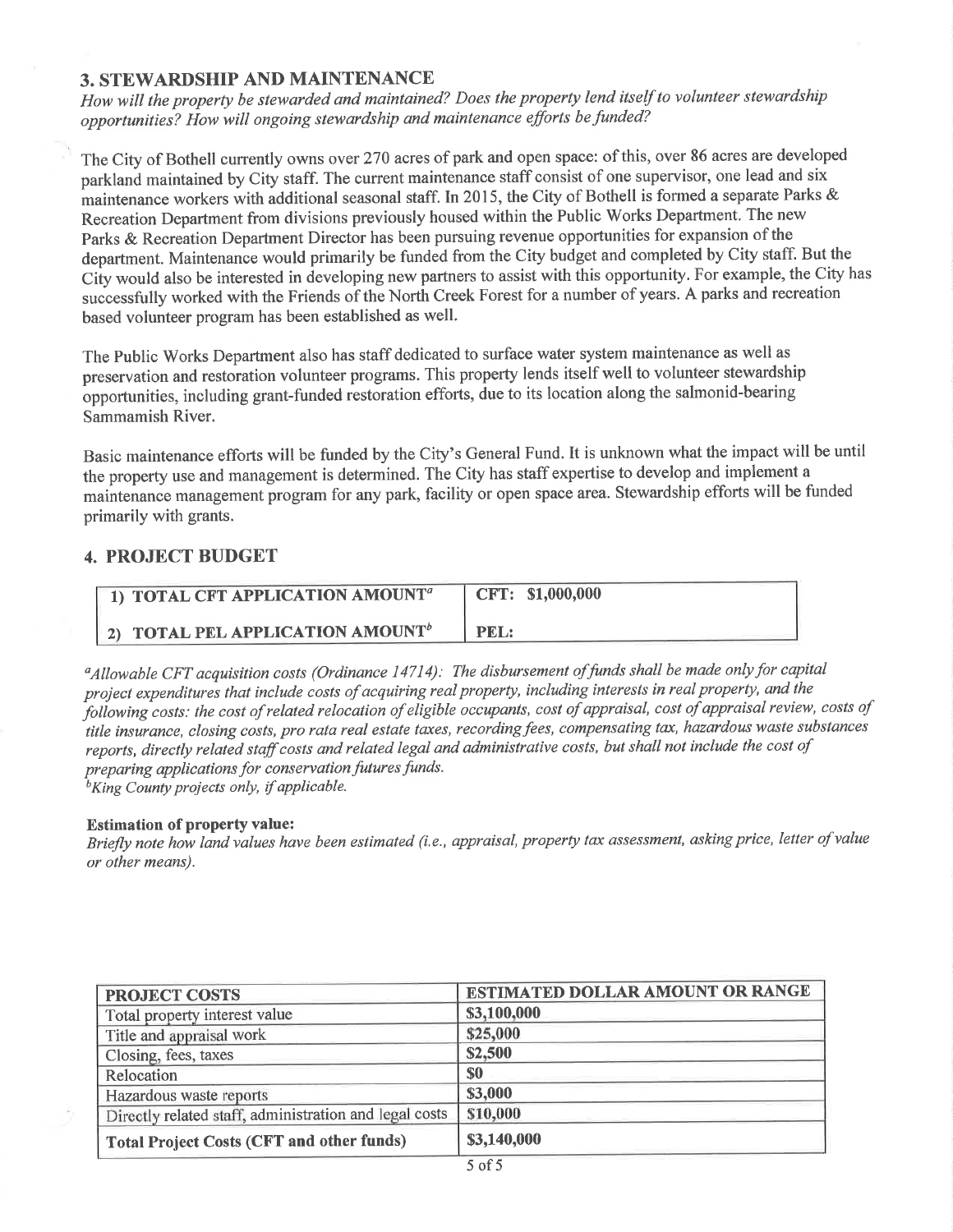| <b>MATCHING FUNDS: Existing Sources</b><br>(CFT can only provide a maximum of 50% of anticipated<br>project costs) | <b>DATE</b><br>(Expended or Committed) | <b>DOLLAR AMOUNT</b><br>(Expended or Committed)                                              |
|--------------------------------------------------------------------------------------------------------------------|----------------------------------------|----------------------------------------------------------------------------------------------|
| State of Washington Grants Awarded                                                                                 | Committed                              | \$1,000,000                                                                                  |
|                                                                                                                    |                                        |                                                                                              |
| <b>Total CFT Funds Previously Received</b><br><b>This Project</b>                                                  | Committed                              | \$1,000,000<br>\$200,000 to City for front<br>nine.<br>\$800,000 to County for<br>Back nine. |
| <b>Total Matching Funds and Past CFT Funds</b><br><b>Currently Identified</b>                                      | Committed                              | \$2,000,000                                                                                  |
| <b>Unidentified Remaining Match Need</b>                                                                           |                                        | \$1,000,000 for current<br>application.                                                      |

## Unidentified remaining match need: What funds are anticipated and what is the time frame?

Please briefly discuss how the unidentified remaining match need above will be met.

A capital request was submitted to the Washington State Legislature for the purchase of this propefy. State Representative Derek Stanford committed to submitting the request in the House and Senator Rosemary McAuliffe submitted the request in the Senate. Representative Stanford and King County Councilmember Rod Dembowski suggested the Conservation Futures process as a potential match for State funds. The state contributed \$1,000,000 in the last legislative session. Forterra will be purchasing the Front Nine in April 2016. The City will also pursue grant funds from other sources, such as the Resource Conservation Office (RCO). The RCO has a two-year grant cycle and the next application process will occur in 2016.

## 5. IN-KIND CONTRIBUTIONS FROM PARTNERSHIPS

| <b>Brief Activity Description</b> | <b>Dollar Value of</b><br>In-kind<br><b>Contribution</b> | <b>Status</b><br>(Completed or Proposed) | <b>Activity Date Range</b><br>(Completion Date or Proposed<br><b>Completion Date)</b> |
|-----------------------------------|----------------------------------------------------------|------------------------------------------|---------------------------------------------------------------------------------------|
| OneBothell                        | <b>TBA</b>                                               |                                          |                                                                                       |
| <b>King County</b>                | <b>TBA</b>                                               |                                          |                                                                                       |
| Forterra                          | <b>TBA</b>                                               |                                          |                                                                                       |
| <b>TOTAL</b>                      |                                                          |                                          |                                                                                       |

## 6. ATTACHED MAPS (*Two maps are now required: 1) site map and 2) general location map; you* may also include one additional map, aerial photo or site photo)

8 % x 11" maps are preferred, but 11 x 17" is acceptable if folded and hole-punched for insertion into a three-ring binder.

#### Site Map that shows the following:

- Each parcel proposed for acquisition in yellow or distinct shading and an indication of any parcel proposed for less than fee simple acquisition, such as a conservation easement;
- Location of any proposed development to the site such as parking, trails or other facilities;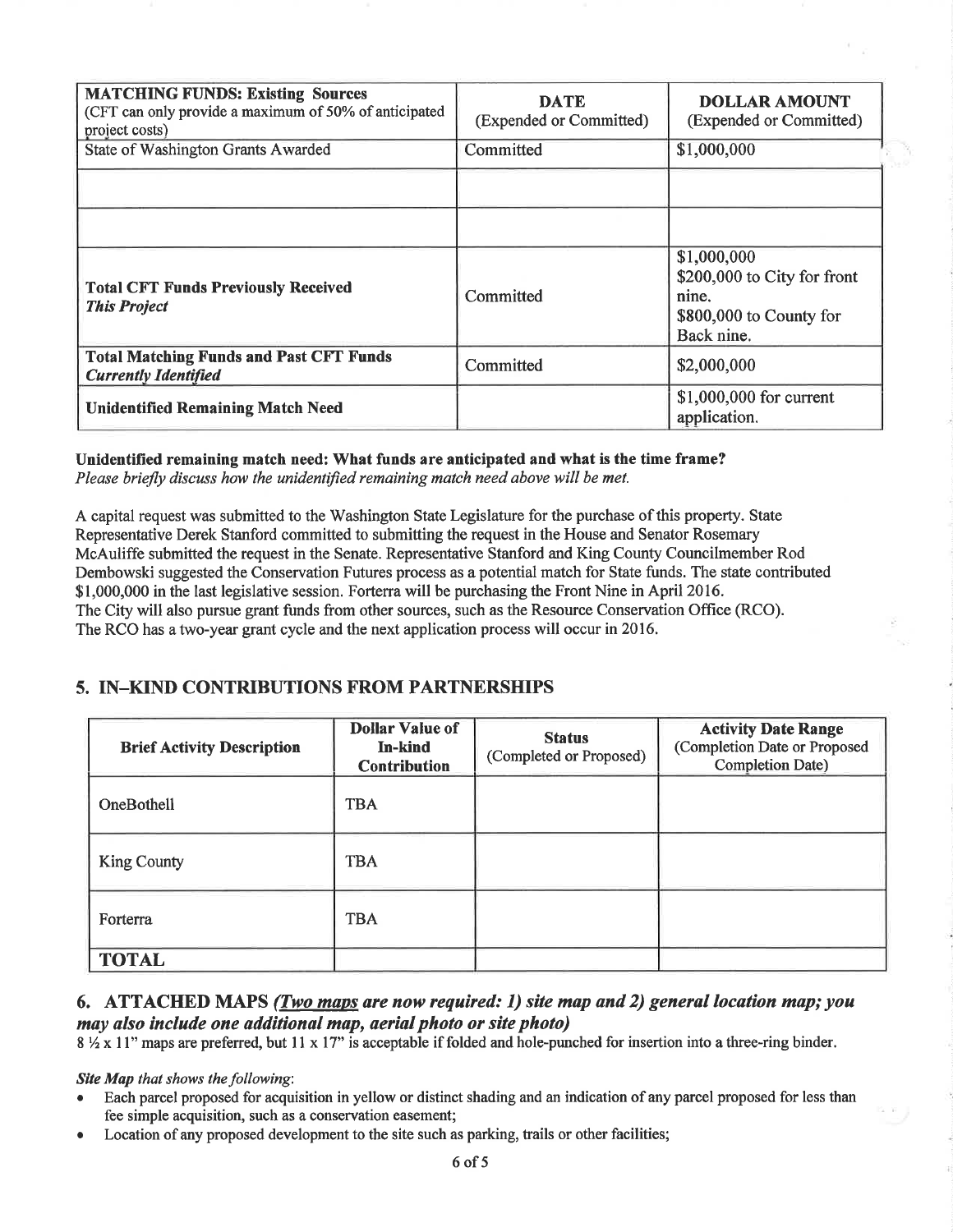- Location of any proposed site restoration;
- o Existing adjacent public (local, state or federal) parks or open spaces labeled and shown in dark green or distinct shading.

Location Map that shows the following:

- o Other permanently protected open spaces (private, non-profit, institutional, etc.) shown in light green or distinct shading;
- o Major water courses such as creeks, rivers, lakes or wetlands;
- Major roads, arterial roads or regional trails.
- . Map scale: This map should show approximately a ten-mile radius around the proposed acquisition(s).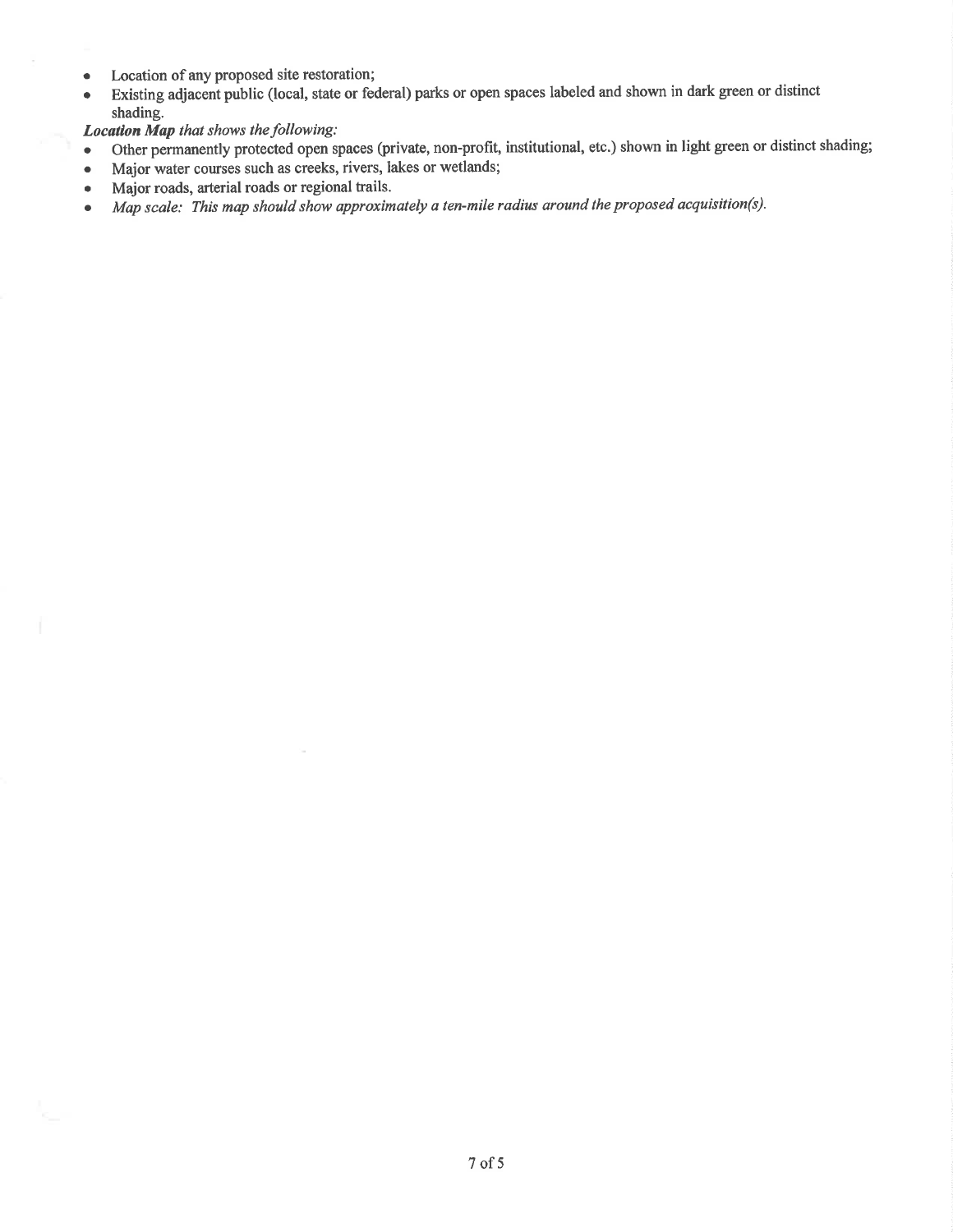

**Site Map** 

The City of Bothell delivers this data (map) in an AS-IS condition.<br>GIS data (maps) are produced by the City of Bothell for internal<br>purposes. No representation or guarantee is made concerning<br>the accuracy, currency, or co

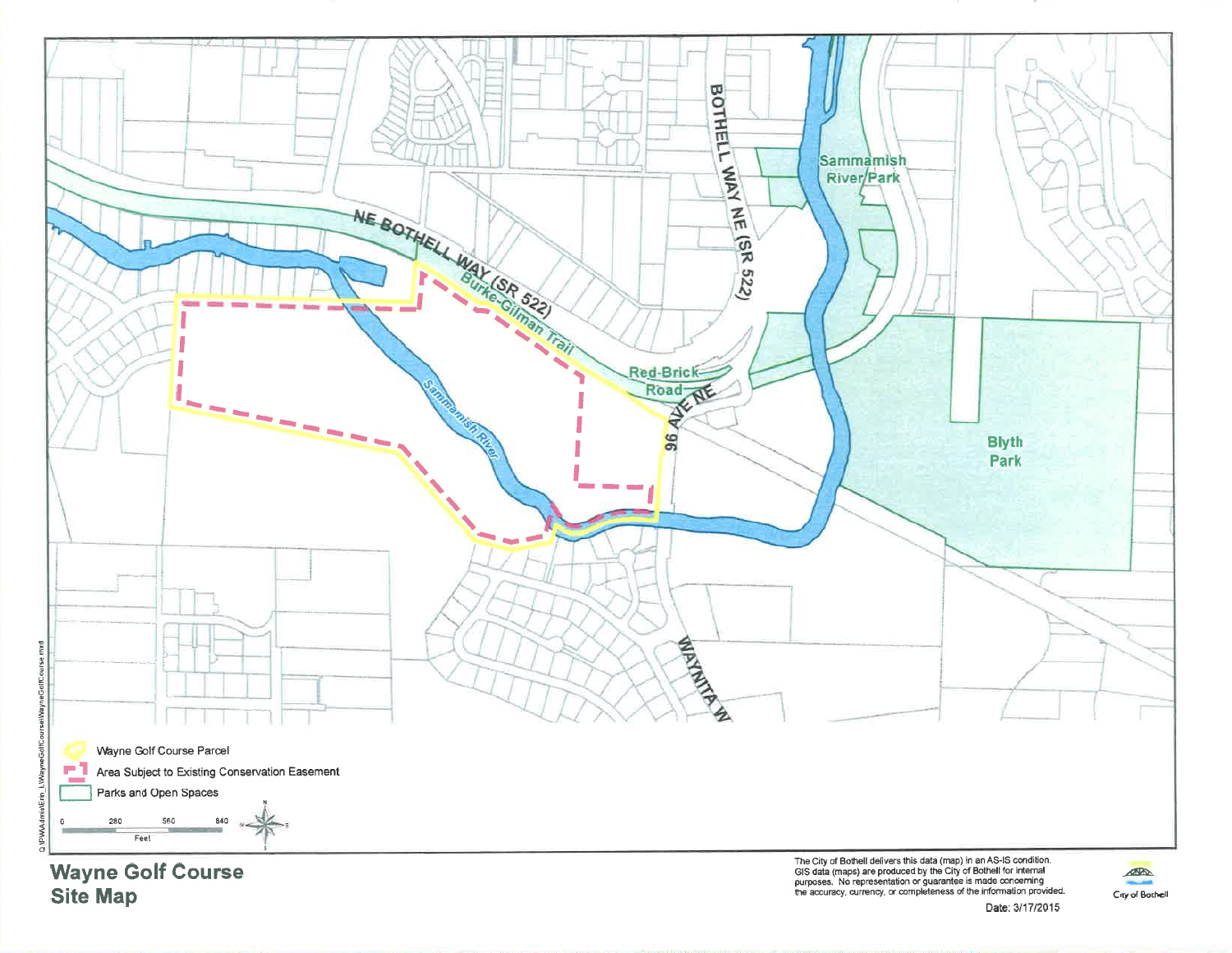

**Wayne Golf Course Location Map** 

The City of Bothell delivers this data (map) in an AS-IS condition.<br>GIS data (maps) are produced by the City of Bothell for internal<br>purposes. No representation or guarantee is made concerning<br>the accuracy, currency, or co

Date: 3/17/2015

**CIDA** Clay of Bothell